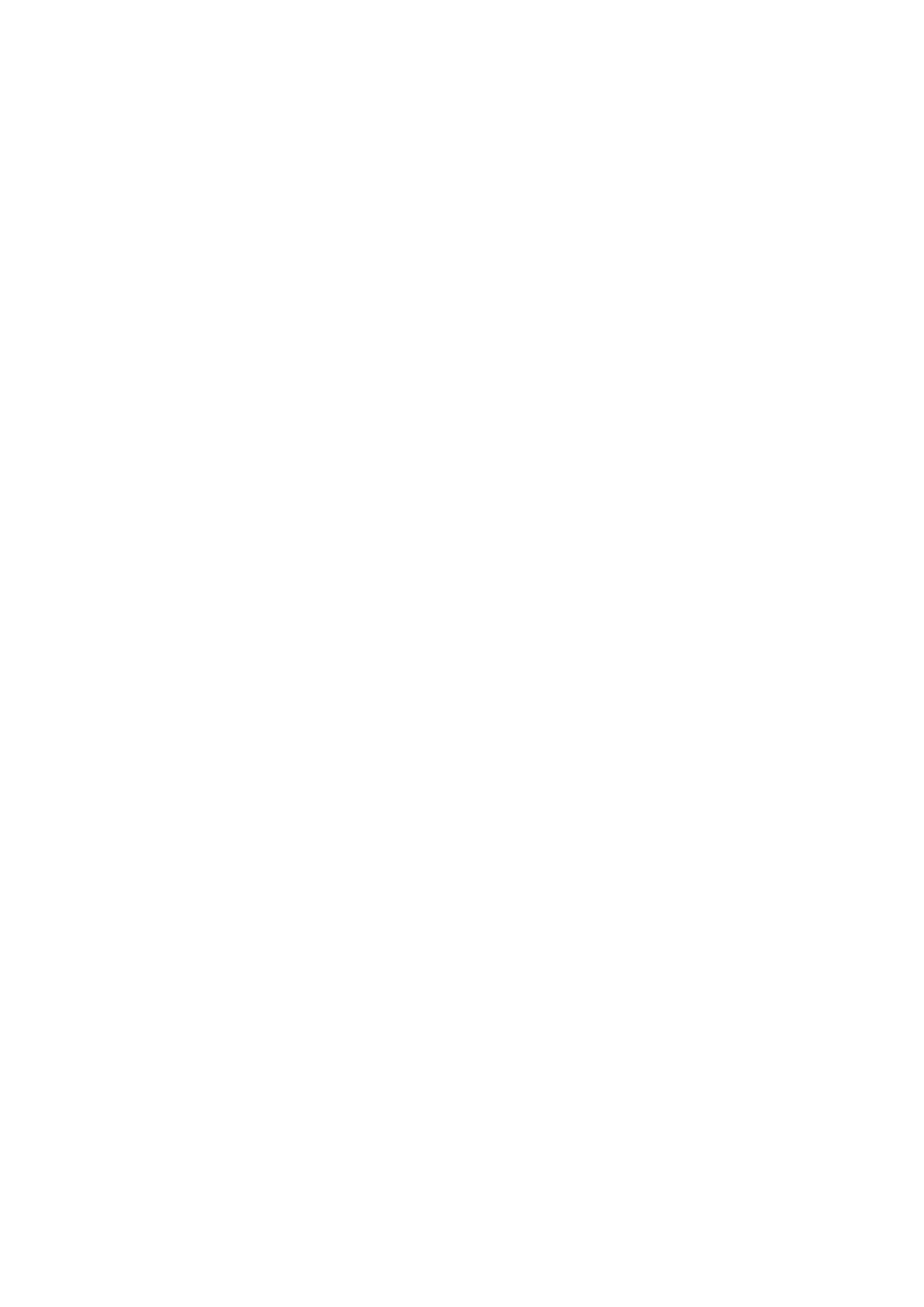# **Scotland Excel Internal Audit Annual Report 2018-2019**

**Renfrewshire Council Finance & Resources Internal Audit**

**June 2019**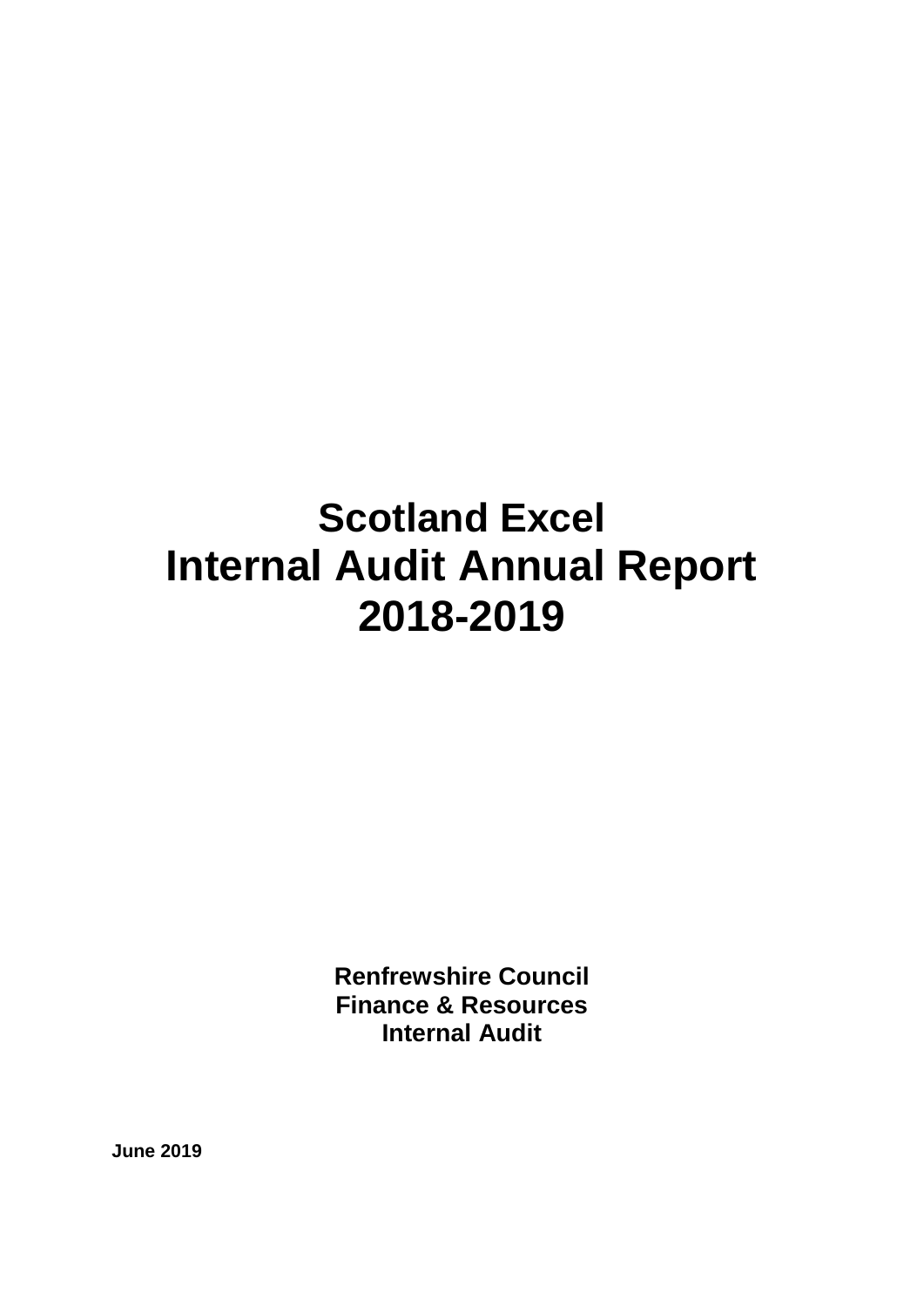# **Scotland Excel**

# **Internal Audit Annual Report 2018/2019**

# **Contents**

|    |                                                   | Page           |
|----|---------------------------------------------------|----------------|
| 1. | Introduction                                      |                |
| 2. | Responsibilities of Management and Internal Audit | 2              |
| 3. | Internal Audit Activity during 2018/19            | $\overline{2}$ |
| 4. | <b>Review of Internal Audit Performance</b>       | 3              |
| 5. | Planned Audit Work for 2019/20                    | 4              |
| 6. | <b>Audit Assurance Statement</b>                  | 5              |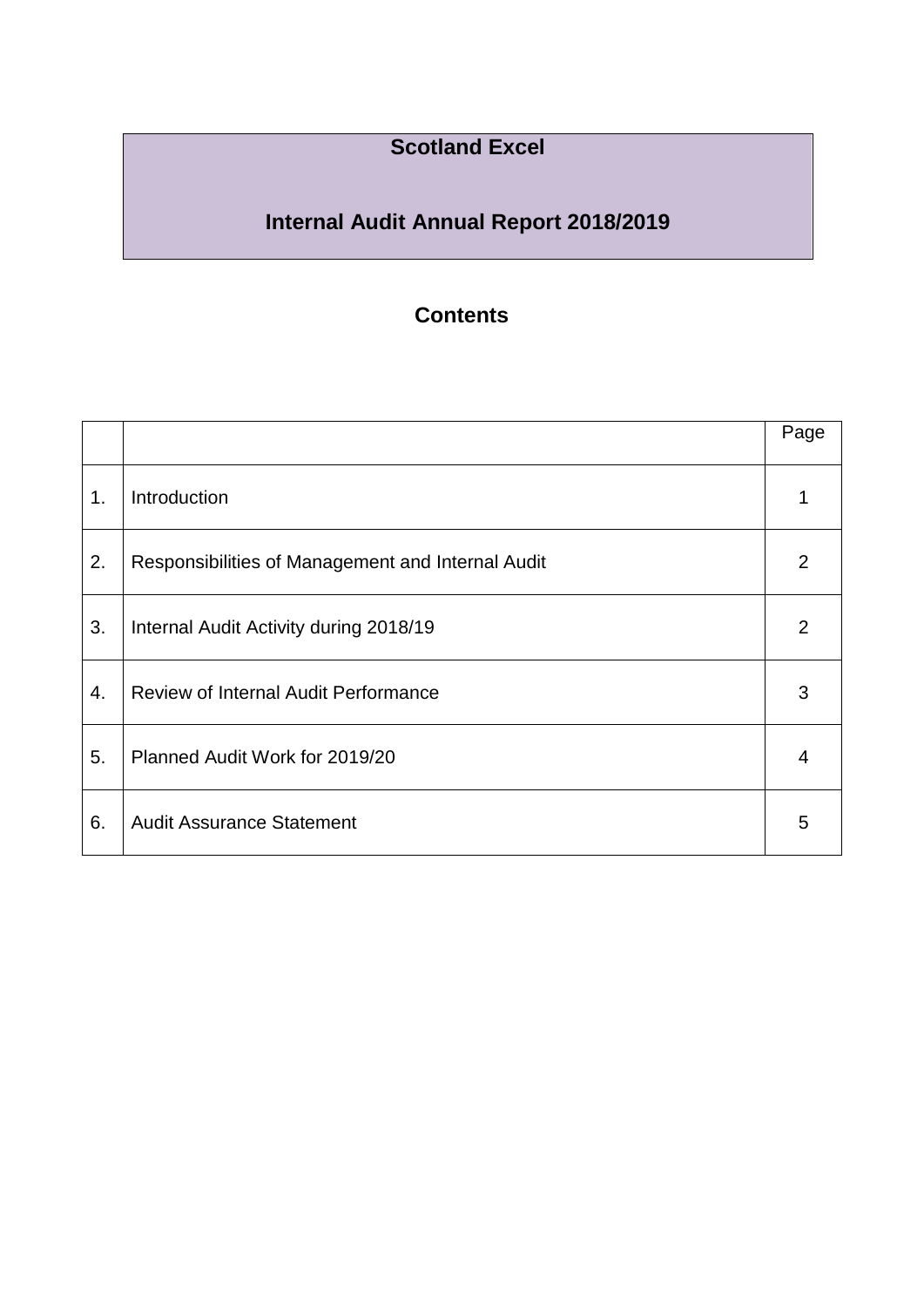# **Scotland Excel**

# **Internal Audit Annual Report**

# **1 April 2018 – 31 March 2019**

#### 1. **Introduction**

- 1.1 As host Authority, Renfrewshire Council provides an internal audit service to Scotland Excel. This includes:
	- The compilation of an annual audit plan following consideration and evaluation of those areas of greatest risk in the organisation's operation, and consultation with the Director;
	- Delivery of the planned audit assignments;
	- Follow up of previous audit recommendations;
	- Provision of any ongoing advice and support on audit and risk management related matters;
	- Provision of an Annual Report and Assurance Statement, and presentation to elected members of Scotland Excel.
- 1.2 The Service operates in accordance with the Public Sector Internal Audit Standards (PSIAS) which defines Internal Audit's role as:

"......an independent, objective assurance and consulting activity designed to add value and improve an organisation's operations. It helps an organisation accomplish its objectives by bringing a systematic, disciplined approach to evaluate and improve the effectiveness of risk management, control and governance processes."

- 1.3 In line with the Standards, the purpose of this Annual Report is to report on:
	- The outcome of the planned Internal Audit reviews 2018/19 relating to Scotland Excel;
	- The outcome of Internal Audit reviews of supporting Renfrewshire Council corporate systems;
	- Internal audit performance;
	- Planned audit work for 2019/20;
	- The annual assurance statement which provides an opinion on the overall adequacy and effectiveness of the organisation's internal control environment.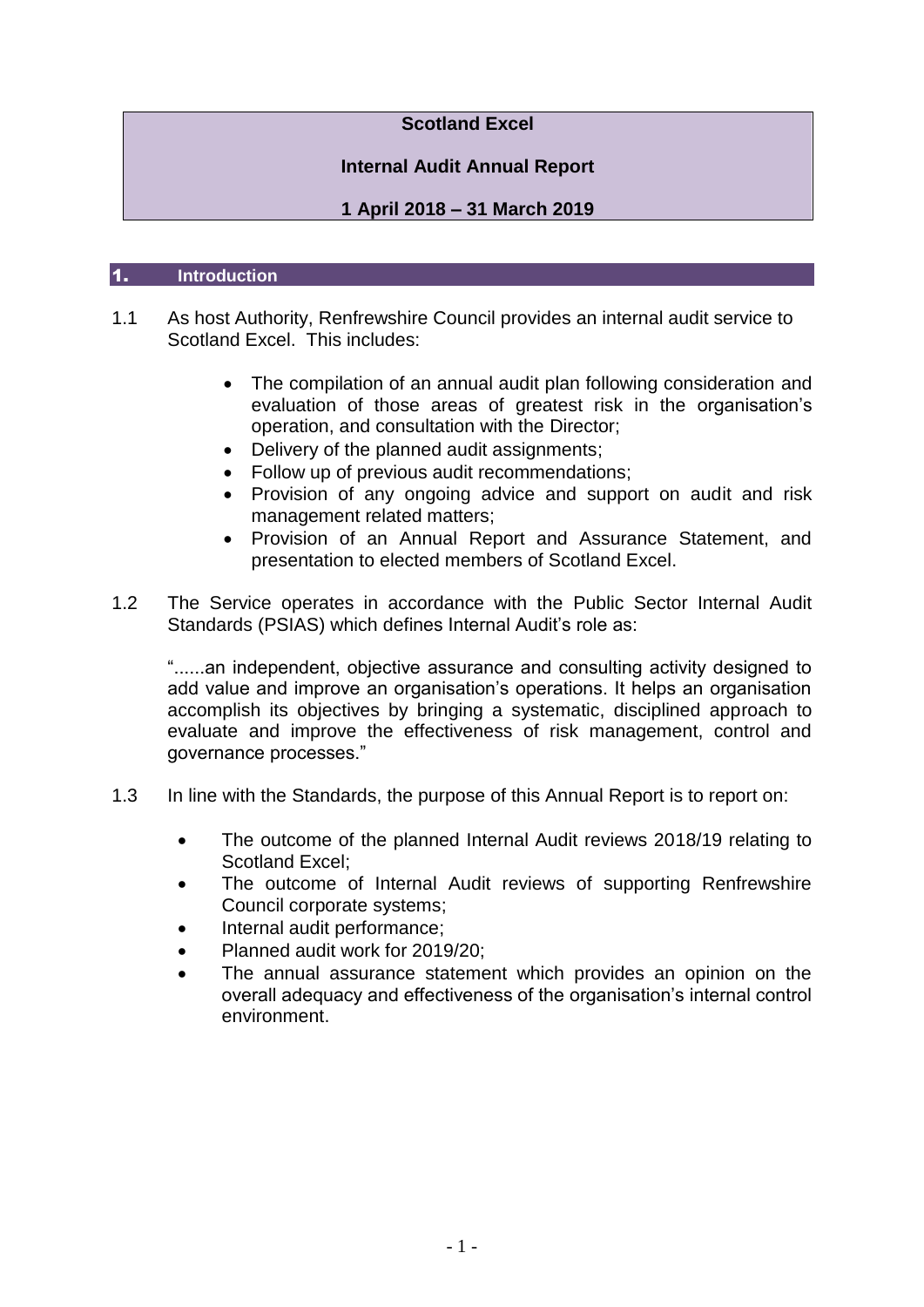#### 2. **Responsibilities of Management and Internal Audit**

- 2.1 It is the responsibility of management to ensure that for the areas under their control there is an adequate and effective system of internal control which facilitates the effective exercise of the organisation's functions and which includes arrangements for the management of risk.
- 2.2 Internal Audit is not a substitute for effective control exercised by management as part of their responsibilities. Internal Audit's role is to independently assess the adequacy of the risk management, internal controls and governance arrangements put in place by management and to undertake sufficient work to evaluate and conclude on the adequacy of those controls for the period under review.

#### 3. **Internal Audit Activity during 2018/2019**

3.1 One specific engagement was undertaken during 2018/19, which related to the internal controls in operation over contract management (contract award arrangements). The main findings in relation to this review is summarised in table 1 below:

# **Table 1**

| <b>Audit Area</b>                                                  | <b>Conclusion</b>                                                                                                                                                                                                                                                                                                                                                                                                       |  |
|--------------------------------------------------------------------|-------------------------------------------------------------------------------------------------------------------------------------------------------------------------------------------------------------------------------------------------------------------------------------------------------------------------------------------------------------------------------------------------------------------------|--|
| <b>Contract Management (Contract</b><br><b>Award Arrangements)</b> | • Substantial Assurance<br>• The audit has identified that satisfactory<br>arrangements are in place for the<br>contract award stage for the contracts<br>selected for testing. Recommendations<br>have been made to ensure that evidence<br>of communications with tenderers during<br>the standstill period is retained and that<br>community benefit information<br>- is<br>available in the contract award notices. |  |

- 3.2 The Annual Report for 2017/2018 was submitted to the Joint Committee on 29 June 2018.
- 3.3 The implementation rate of audit recommendations is a measure of operational culture and effectiveness. During 2018/19, 1 recommendation was followed up and confirmed as implemented.
- 3.4 Internal Audit also carried out reviews of the main corporate systems operating within Renfrewshire Council which support Scotland Excel's activity. The main findings in relation to these are summarised in Table 2 below and Renfrewshire Council management have agreed to implement the audit recommendations made in relation to each review: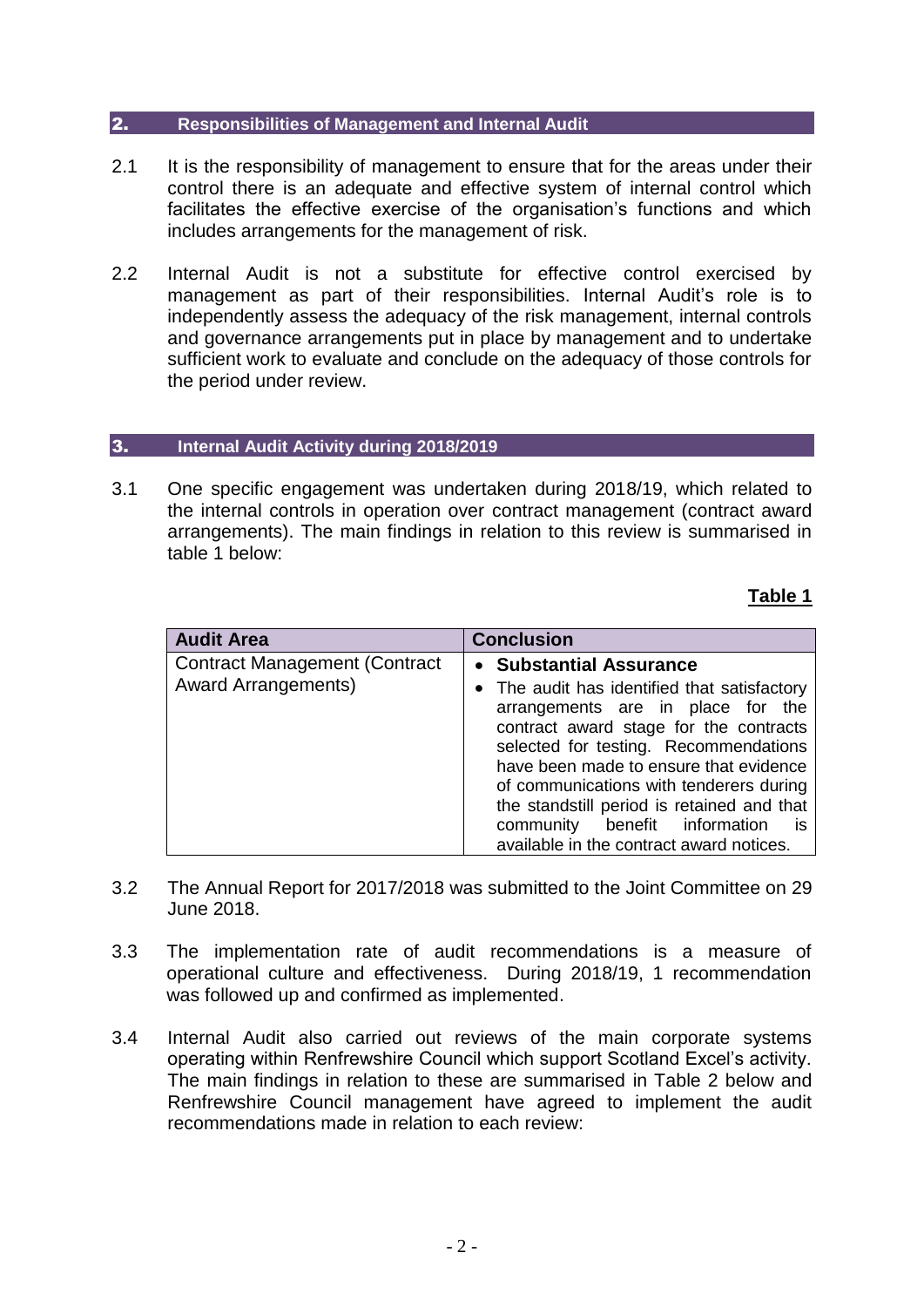| <b>Audit Area</b>             | <b>Conclusion</b>                                                                                                                                                                                                                                                                                                                                                                                                                       |  |
|-------------------------------|-----------------------------------------------------------------------------------------------------------------------------------------------------------------------------------------------------------------------------------------------------------------------------------------------------------------------------------------------------------------------------------------------------------------------------------------|--|
| <b>Key Financial Controls</b> | <b>Reasonable Assurance</b>                                                                                                                                                                                                                                                                                                                                                                                                             |  |
|                               | The audit identified that debtors<br>and creditors invoices were raised<br>correctly but were delayed in<br>being issued/paid<br>on<br>some<br>occasions.<br>Recommendations<br>made in the report to<br>were<br>address issues with feeders not<br>being reconciled to the Business<br>World<br>ledger and<br>suspense<br>accounts not being cleared. If<br>these<br>implemented,<br>will<br>help<br>strengthen the controls in place. |  |
| Payroll                       | <b>Reasonable Assurance</b><br>$\bullet$                                                                                                                                                                                                                                                                                                                                                                                                |  |
|                               | identified<br>audit<br>The<br>that<br>reasonable procedures are<br>in<br>place for employee new starts and<br>terminations.<br>Appropriate<br>segregation of<br>duties<br>and<br>independent checks are in place.<br>Some issues were identified in<br>relation to service departments<br>not notifying payroll services on<br>time to effect correct payments to<br>some employees, this issue is<br>known to management.              |  |

# 4. Review of Internal Audit Performance

4.1 Internal Audit produces regular reports on its performance during the year to the Renfrewshire Council, Audit, Risk and Scrutiny Board, against a range of measures set annually by the Director of Finance and Resources. These targets are set for all internal audit engagements and include Renfrewshire Council and other associated bodies, for which the team provides internal audit services. Table 3 shows the actual performance against targeted performance for the year.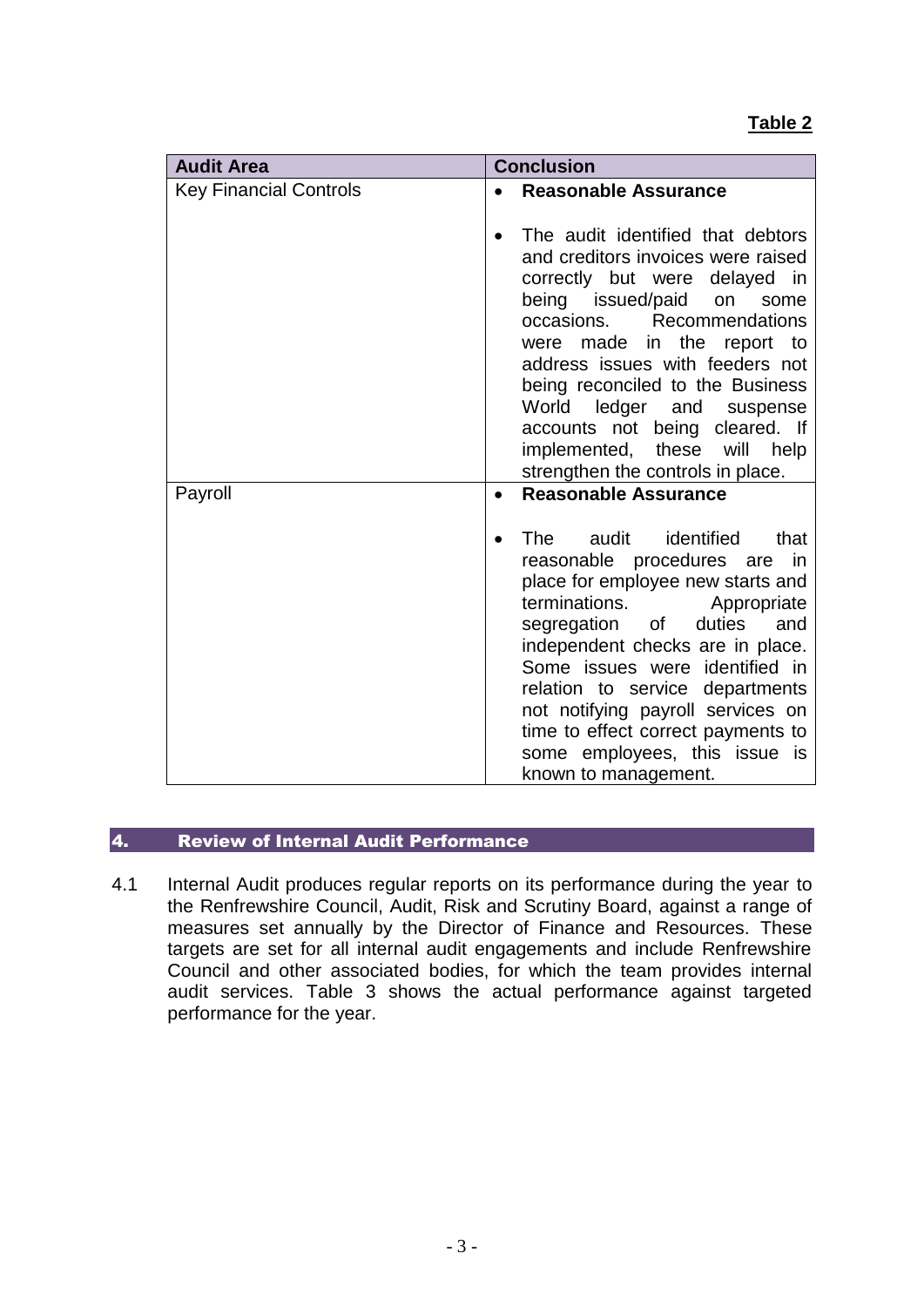# **Internal Audit Performance 2018/19**

| <b>Performance measure</b>                             | <b>Target 2018/19</b> | <b>Actual 2018/19</b> |
|--------------------------------------------------------|-----------------------|-----------------------|
| % of audit assignments<br>completed by target date     | 95%                   | 95.6%                 |
| % of audit assignments completed<br>within time budget | 95%                   | 98.8%                 |
| % completion of audit plan for the<br>year*            | 95%                   | 96.4%                 |

this measures the completion percentage as at 31 March. 100% of the plan is ultimately delivered through the finalisation of the outstanding elements in the new financial year.

- 4.2 Actual performance for the year, is above the target performance level. All Scotland Excel specific audit engagements have been completed.
- 4.3 The Chief Auditor is required to develop and maintain a quality assurance and improvement programme that covers all aspects of internal audit including conformance with the PSIAS. All actions arising from the external quality assessment have been completed during 2018/19.
- 4.4 External Audit

External Audit's review of the internal audit service concluded that overall the service operates in accordance with the PSIAS.

4.5 Risk Management

The internal audit service through the Risk Manager, provides advice and support to Scotland Excel officers, as required. An annual risk management report is provided to the Council's Audit, Risk and Scrutiny Board.

#### 5. Planned Audit Work for 2019/20

- 5.1 Following a risk based assessment of the activities of Scotland Excel and consultation with the Director, the following internal audit work has been agreed for 2019/20:
	- A review of contract strategy arrangements;
	- Follow up of previous audit work;
	- Ad-hoc internal audit and risk management advice.